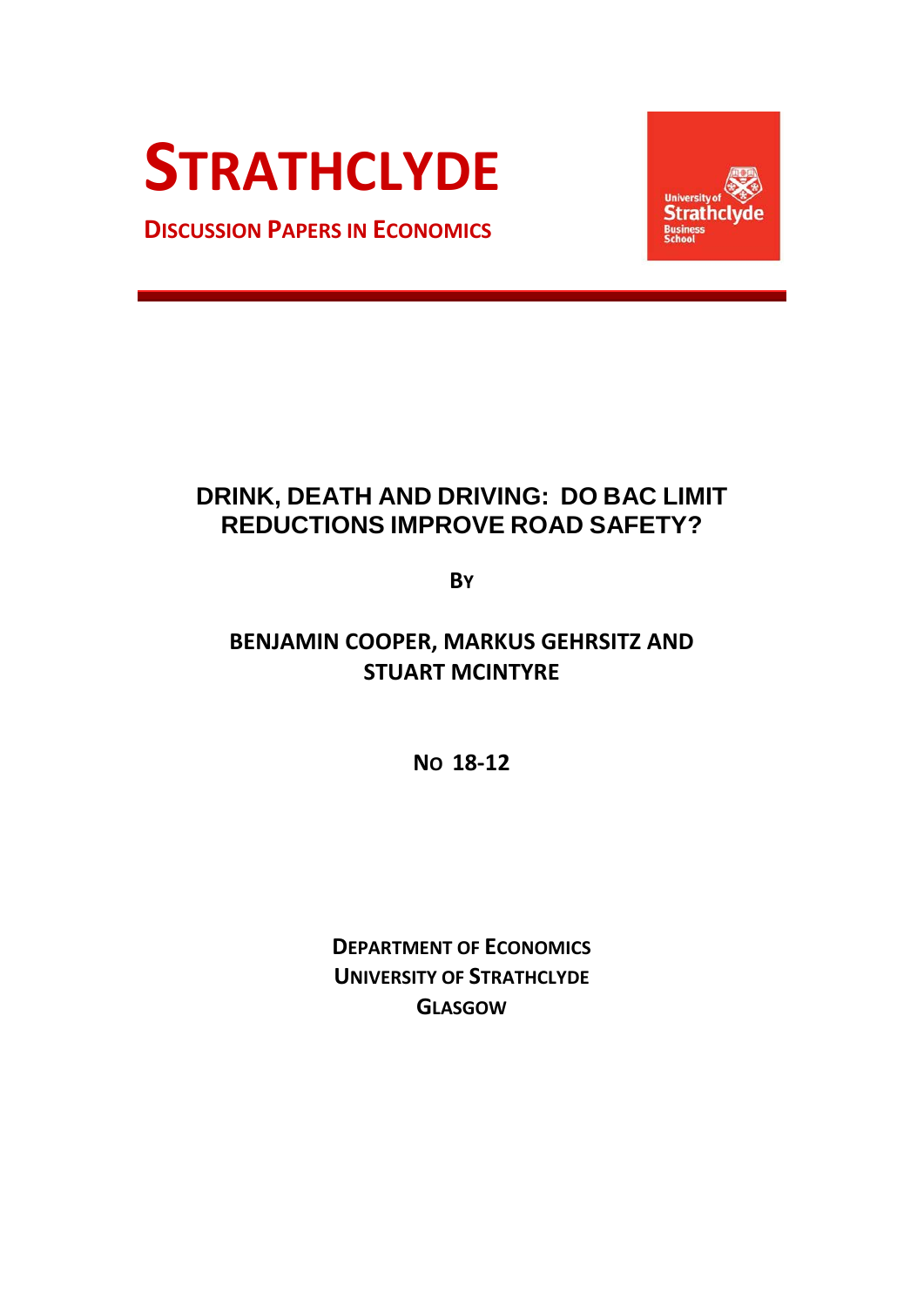## Drink, Death and Driving: Do BAC Limit Reductions Improve Road Safety?<sup>∗</sup>

Benjamin Cooper<sup>a,b</sup>, Markus Gehrsitz<sup>†a,b,c</sup>, and Stuart G. McIntyre<sup>a,b</sup>

<sup>a</sup>University of Strathclyde <sup>b</sup>Fraser of Allander Institute c Institute of Labor Economics (IZA)

September 13, 2018

#### Abstract

This study exploits a natural experiment in Scotland where the legal blood alcohol content (BAC) limit was reduced from 0.8mg to 0.5mg per 100ml of blood while staying constant in all other parts of the UK. Using a difference–in–differences design, we find that this change in the BAC level had no impact on either traffic accident or fatality rates.

Keywords: Road Traffic Fatalities; Traffic Accidents; Difference-in-Differences; Blood Alcohol Content

**JEL:** I12; I18; K42

<sup>∗</sup>We gratefully acknowledge the support of The Carnegie Trust for support for this project (Grant Number VAC007905).

<sup>†</sup>Corresponding author. University of Strathclyde, Department of Economics, 199 Cathedral Street, Glasgow G4 0QU, UK; markus.gehrsitz@strath.ac.uk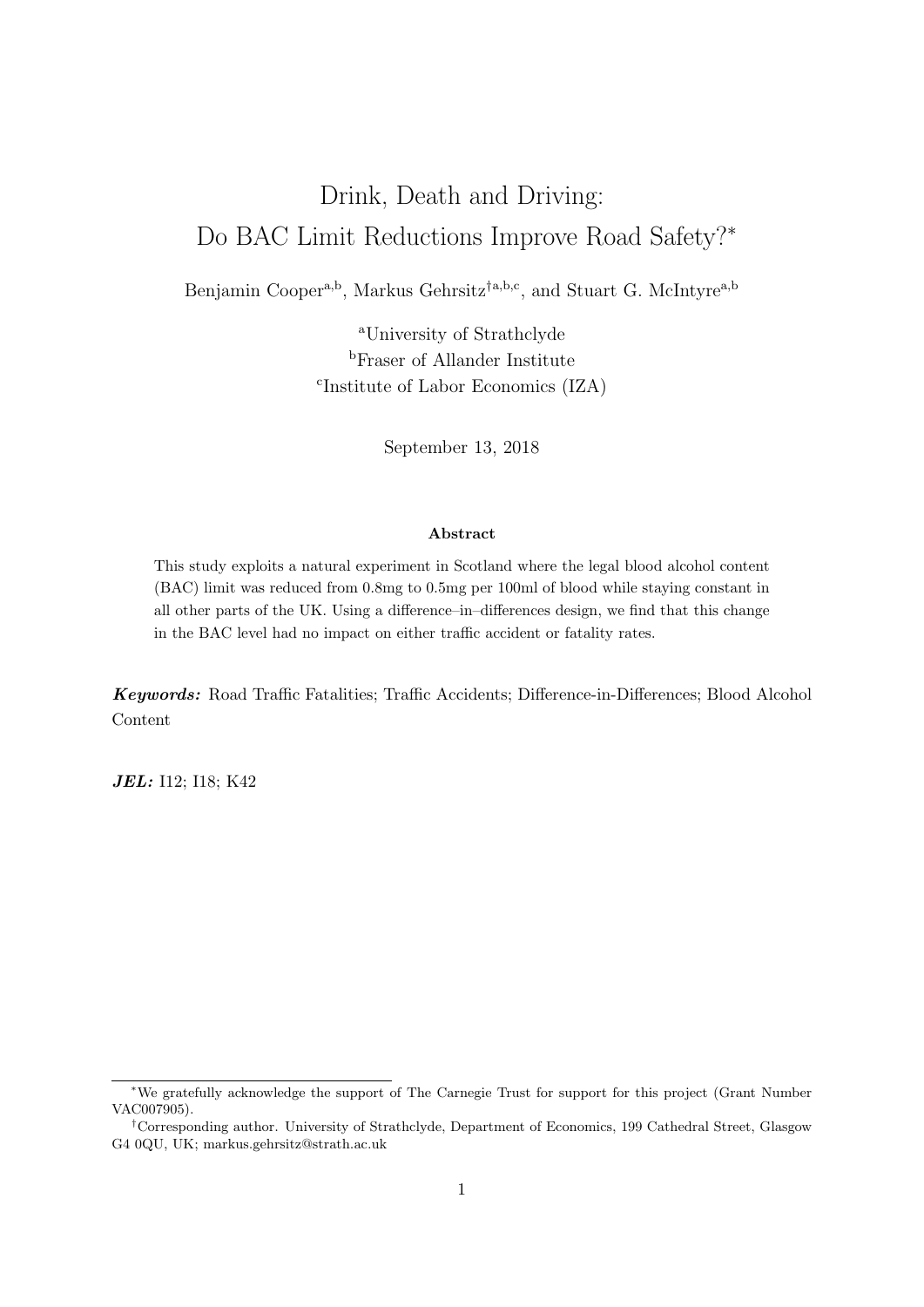#### 1 Introduction

Motor vehicle crashes are the leading cause of death for those aged 15-35 in developed countries (US Centers for Disease Control and Prevention, 2015). Even non-fatal car accidents cause substantial negative externalities and financial costs in the form of injury, health care costs, car repairs, higher insurance premiums, and lost time and productivity. For the UK, Morris et al. (2006) calculates that the average traffic accident is associated with costs to the tune of £40,000- 50,000. Policy makers have tried to tackle this problem through a number of measures. Higher gasoline taxes have been shown to be associated with a drop in fatalities, not least because it makes driving more costly (Grabowski and Morrisey, 2006). Because alcohol impairment is a leading contributor to traffic accidents, drink driving has received particular attention. Carpenter and Dobkin (2009) show that keeping the legal drinking age at 21 helps prevent around 400 fatalities per year. Hansen (2015) finds that drivers who experience harsher penalties for drink driving offenses are effectively deterred from recidivating. Many countries have also lowered the legally permitted blood alcohol content (BAC) which is the topic of this paper. Exploiting differential timing across US states in lowering their BAC limits from over 0.10 to 0.08 mg per 100ml, Dee (2001) concludes that BAC limit reductions helped reduce road fatalities by 16.5%.

Our study provides the first evidence on the effectiveness of BAC limit reductions in the UK and makes several novel contributions. First, we investigate whether a further reduction in the BAC limit – from  $0.08mg$  to  $0.05mg$  – still has a marginal effect on traffic fatalities. Second, the institutional setting of the UK makes for a particularly clean natural experiment. US states – the main focus of the previous literature – are very heterogeneous, rendering the decision to lower BAC limits potentially endogenous even when state and time-fixed effects are controlled for. In contrast, the UK is a more homogenous country particularly with respect to anti-alcohol sentiment, traffic laws and policing. We exploit a reduction in the BAC limit that took place in Scotland in 2014 where the other ten regions of Great Britain<sup>1</sup> (GB) maintained their limits. There is little indication of policy endogeneity that might jeopardize the validity of our difference-in-differences design. Finally, the UK also offers particularly detailed data. Due to data limitations, previous studies have mainly focused on fatalities even though they account

<sup>&</sup>lt;sup>1</sup>Great Britain comprises the whole United Kingdom except Northern Ireland.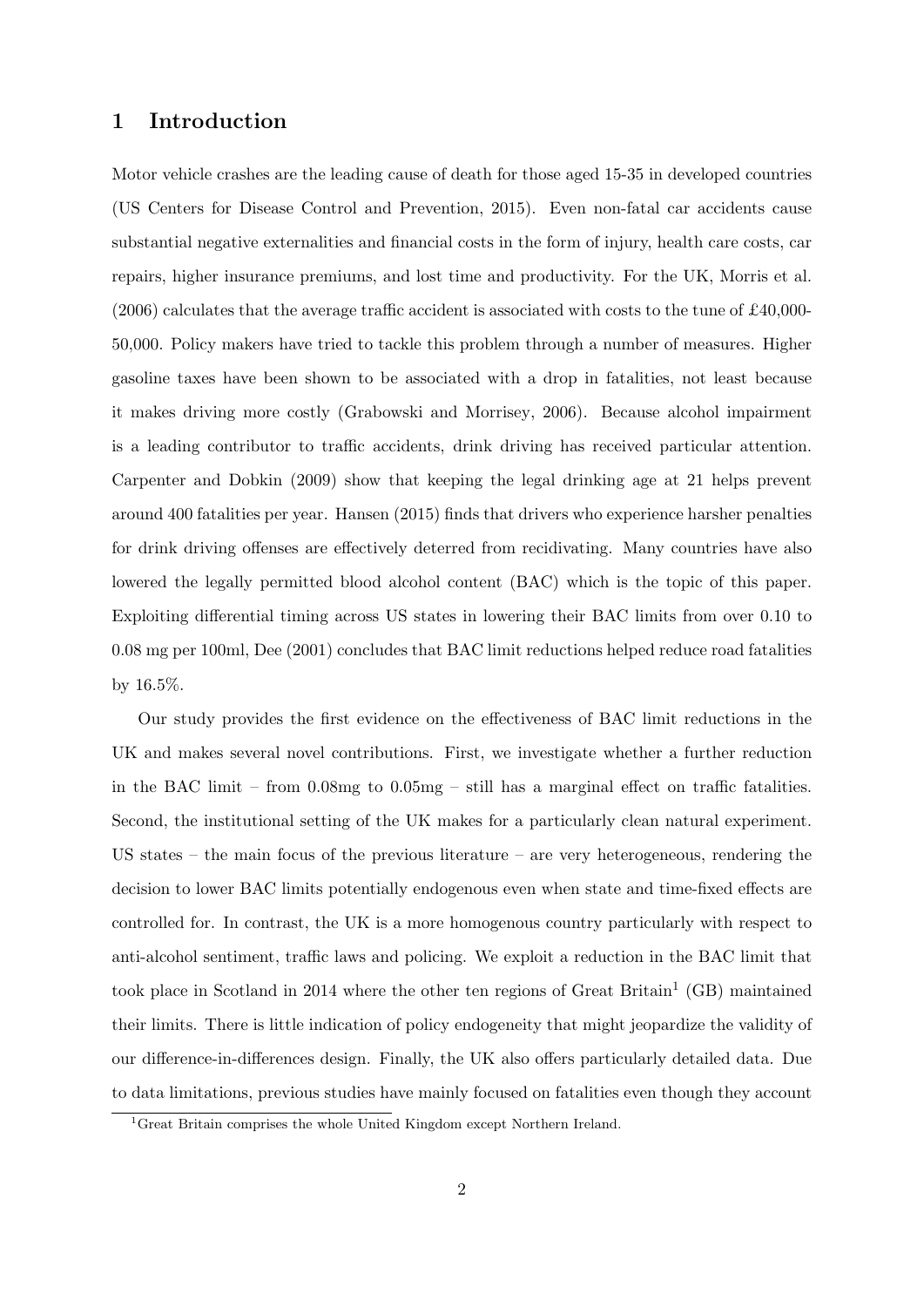for a small fraction of all traffic accidents. For this study, we are in the unique position to be able to leverage rich, geo-coded data on more than 1,176,672 accidents leading to 1,576,187 casualties and 14,737 fatalities between 2009 and 2016.

#### 2 Data and methods

Our data come from the Department of Transport's STATS19 police report system on road accidents and road casualties. This provides us with data on the universe of police-reported traffic accidents alongside demographic details on everyone involved, including drivers, passengers, and pedestrians. We combine the accident data with annual population estimates for each of Great Britain's eleven NUTS1 regions, of which our treated region Scotland is one, in order to calculate monthly fatality and accident rates per 100,000 people for every month from 2009 to 2016 for each region. We match these data to regional weather indicators obtained from the MET office, in particular information on the mean temperature, number of days with sunshine per month, amount of rainfall, and number of days with air frost.

Table 1 shows the means and standard deviations of our main outcome variables for both our treatment region, Scotland, and our 10 control regions in England and Wales. We show fatality and accident rates for treatment and control for the 24 months leading up to the reform as well as the 24 months following the change in the BAC limit.

The BAC reduction was largely unanticipated. The legislation was introduced in the Scottish Parliament at the end of October 2014; it was unanimously approved and went into effect on 5th December 2014. Table 1 shows that accident and fatality rates were at very similar levels across Scotland and the rest of Great Britain in the pre-treatment period. One concern with our difference-in-differences identification strategy is that Scotland may have lowered its BAC limit because it had more traffic fatalities to begin with, thus rendering the policy change endogenous. However, row 2 of Table 1 shows that there were no statistically significant differences in fatality rates between Scotland and the other regions. Nor are there any differences for vulnerable subgroups such as young drivers. In fact, Scotland experienced fewer accidents per capita than the rest of Britain in the years leading up to the reform.

Moreover, a simple comparison of the means in Table 1 indicates that the lower BAC limit had little effect on either accidents or fatalities. In order to further test this hypothesis while ex-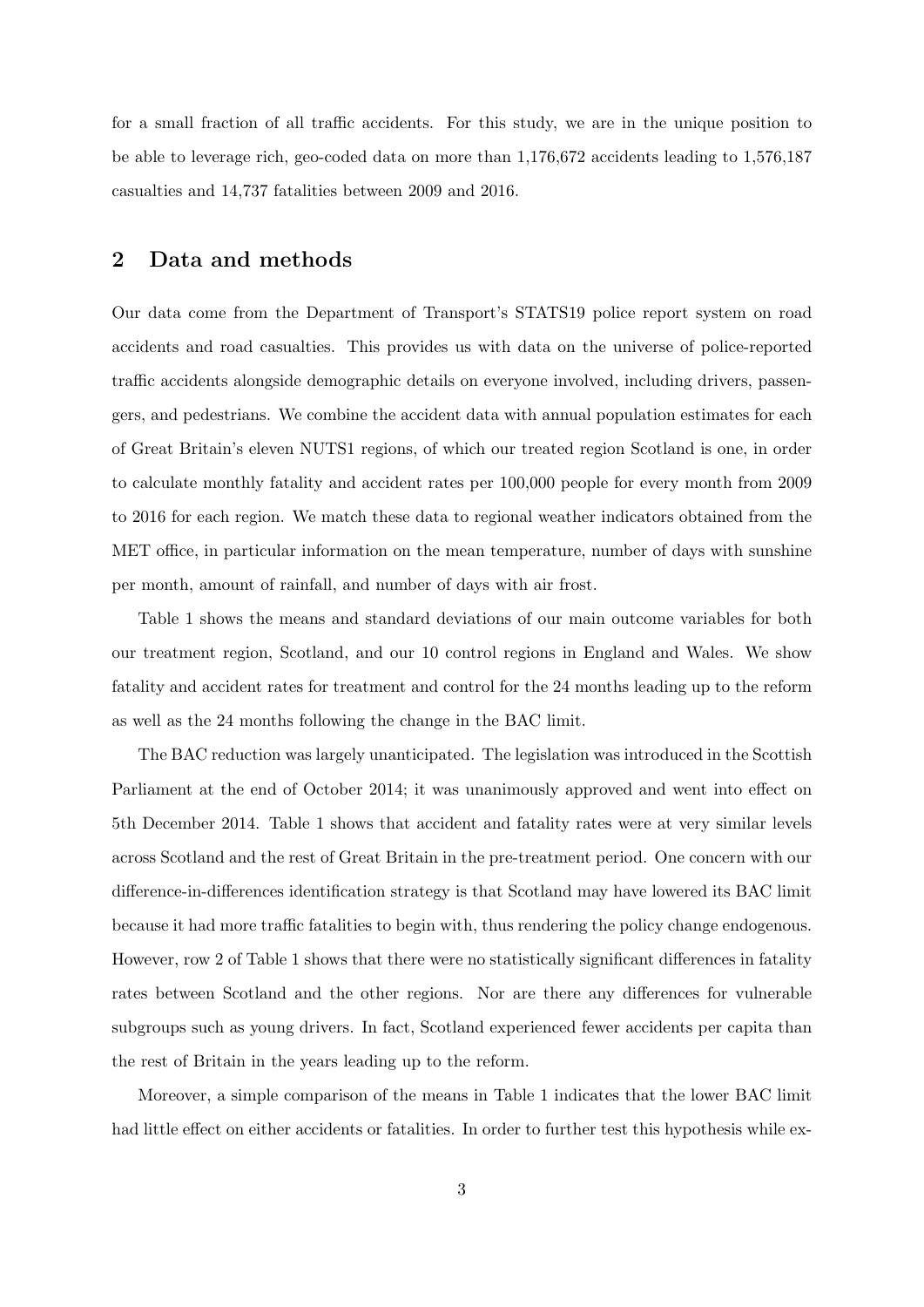|                                                                            |                |                                                                   | <b>FATALITIES</b>           |                         |                                                                                                                                                                                                                                                                                                    |                                                                                                                                                                                                                                                                                                                                 | <b>ACCIDENTS</b>                                                                            |                                                                                                                                                                                                                                                                                               |
|----------------------------------------------------------------------------|----------------|-------------------------------------------------------------------|-----------------------------|-------------------------|----------------------------------------------------------------------------------------------------------------------------------------------------------------------------------------------------------------------------------------------------------------------------------------------------|---------------------------------------------------------------------------------------------------------------------------------------------------------------------------------------------------------------------------------------------------------------------------------------------------------------------------------|---------------------------------------------------------------------------------------------|-----------------------------------------------------------------------------------------------------------------------------------------------------------------------------------------------------------------------------------------------------------------------------------------------|
|                                                                            |                | Scotland                                                          |                             | England & Wales         |                                                                                                                                                                                                                                                                                                    | Scotland                                                                                                                                                                                                                                                                                                                        |                                                                                             | England & Wales                                                                                                                                                                                                                                                                               |
|                                                                            | $Pre-Reform^*$ | $Post-Reform^{\dagger}$                                           | $Pre\text{-}Reform^{\star}$ | $Post-Reform^{\dagger}$ | $Pre-Reform^{\star}$                                                                                                                                                                                                                                                                               | $Post\text{-}Reform^{\dagger}$                                                                                                                                                                                                                                                                                                  | $Pre\text{-}Reform^{\star}$                                                                 | $Post-Reform^{\dagger}$                                                                                                                                                                                                                                                                       |
|                                                                            | 14.96          | 15.25                                                             | 129.88                      | 132.67                  | 740.63                                                                                                                                                                                                                                                                                             | 704.13                                                                                                                                                                                                                                                                                                                          | 1123.17                                                                                     | 1.1861                                                                                                                                                                                                                                                                                        |
| #/Month                                                                    |                | (4.20)                                                            |                             | 14.99)                  | 46.87)                                                                                                                                                                                                                                                                                             | $\begin{array}{c} (44.30) \\ 13.07 \end{array}$                                                                                                                                                                                                                                                                                 | 1064.53                                                                                     | (649.92)                                                                                                                                                                                                                                                                                      |
|                                                                            |                | 0.28                                                              |                             |                         | 13.88                                                                                                                                                                                                                                                                                              |                                                                                                                                                                                                                                                                                                                                 | $19.46\,$                                                                                   |                                                                                                                                                                                                                                                                                               |
| <b>Total Rate</b>                                                          |                | (0.08)                                                            |                             | $\frac{0.23}{(0.03)}$   | (0.88)                                                                                                                                                                                                                                                                                             | (0.83)                                                                                                                                                                                                                                                                                                                          | (1.84)                                                                                      | $\begin{array}{c} 18.70 \\ (1.15) \end{array}$                                                                                                                                                                                                                                                |
|                                                                            |                | $0.44\,$                                                          |                             |                         |                                                                                                                                                                                                                                                                                                    |                                                                                                                                                                                                                                                                                                                                 |                                                                                             |                                                                                                                                                                                                                                                                                               |
| $16-25$ Rate                                                               |                |                                                                   |                             |                         |                                                                                                                                                                                                                                                                                                    |                                                                                                                                                                                                                                                                                                                                 |                                                                                             |                                                                                                                                                                                                                                                                                               |
|                                                                            |                |                                                                   |                             |                         |                                                                                                                                                                                                                                                                                                    |                                                                                                                                                                                                                                                                                                                                 |                                                                                             |                                                                                                                                                                                                                                                                                               |
| Over 25 Rate                                                               |                | $\left( \begin{matrix} 0.31 \\ 0.30 \\ 0.07 \end{matrix} \right)$ |                             |                         |                                                                                                                                                                                                                                                                                                    |                                                                                                                                                                                                                                                                                                                                 | $\begin{array}{c} 50.21 \\ (4.67) \\ 20.00 \\ (1.91) \\ 5.52 \\ (0.54) \end{array}$         |                                                                                                                                                                                                                                                                                               |
|                                                                            |                |                                                                   |                             |                         |                                                                                                                                                                                                                                                                                                    |                                                                                                                                                                                                                                                                                                                                 |                                                                                             |                                                                                                                                                                                                                                                                                               |
| Night-time Rate                                                            |                | (0.04)                                                            |                             |                         |                                                                                                                                                                                                                                                                                                    |                                                                                                                                                                                                                                                                                                                                 |                                                                                             |                                                                                                                                                                                                                                                                                               |
|                                                                            |                |                                                                   |                             |                         |                                                                                                                                                                                                                                                                                                    |                                                                                                                                                                                                                                                                                                                                 |                                                                                             |                                                                                                                                                                                                                                                                                               |
| Daytime Rate                                                               |                | $\begin{array}{c} 0.18 \\ 0.07 \end{array}$                       |                             |                         | $\begin{array}{l} 30.95\\ 30.02)\\ (3.02)\\ (1.08)\\ (1.08)\\ (0.36)\\ (0.50)\\ (0.67)\\ (0.61)\\ (0.61)\\ (0.61)\\ (0.61)\\ (0.62)\\ (0.63)\\ (0.64)\\ (0.65)\\ (0.67)\\ (0.69)\\ (0.61)\\ (0.61)\\ (0.62)\\ (0.63)\\ (0.64)\\ (0.65)\\ (0.67)\\ (0.67)\\ (0.68)\\ (0.69)\\ (0.61)\\ (0.61)\\ (0$ | $\begin{array}{l} 29.21 \\ 23.60 \\ (2.80) \\ 13.69 \\ (1.31) \\ (0.91) \\ (0.91) \\ (0.91) \\ (0.91) \\ (0.91) \\ (0.91) \\ (0.91) \\ (0.91) \\ (0.91) \\ (0.91) \\ (0.91) \\ (0.91) \\ (0.91) \\ (0.91) \\ (0.91) \\ (0.91) \\ (0.91) \\ (0.91) \\ (0.91) \\ (0.91) \\ (0.91) \\ (0.91) \\ (0.91) \\ (0.91) \\ (0.91) \\ (0.$ | $\begin{array}{c} 13.94 \\ (1.36) \\ 5.57 \\ (0.75) \\ 13.89 \\ (1.41) \\ 26.5 \end{array}$ | $\begin{array}{l} 47.63\\ (3.63)\\ (3.64)\\ (19.36)\\ (1.12)\\ (5.39)\\ (6.42)\\ (7.31)\\ (8.5)\\ (9.59)\\ (13.39)\\ (13.39)\\ (13.39)\\ (13.39)\\ (13.30)\\ (13.30)\\ (13.30)\\ (13.30)\\ (13.30)\\ (13.30)\\ (13.30)\\ (13.30)\\ (13.30)\\ (13.30)\\ (13.30)\\ (13.30)\\ (13.30)\\ (13.30)$ |
|                                                                            |                |                                                                   |                             |                         |                                                                                                                                                                                                                                                                                                    |                                                                                                                                                                                                                                                                                                                                 |                                                                                             |                                                                                                                                                                                                                                                                                               |
| Weekend Rate                                                               |                | (0.04)                                                            |                             |                         |                                                                                                                                                                                                                                                                                                    |                                                                                                                                                                                                                                                                                                                                 |                                                                                             |                                                                                                                                                                                                                                                                                               |
|                                                                            |                | $0.17\,$                                                          |                             |                         |                                                                                                                                                                                                                                                                                                    |                                                                                                                                                                                                                                                                                                                                 |                                                                                             |                                                                                                                                                                                                                                                                                               |
| Weekday Rate                                                               |                | (0.06)                                                            |                             | $(0.02)$<br>0.35        | $(0.70)$<br>18.06                                                                                                                                                                                                                                                                                  | $\begin{array}{c} (0.67) \\ 16.92 \end{array}$                                                                                                                                                                                                                                                                                  |                                                                                             | $(1.02)$<br>$25.53$                                                                                                                                                                                                                                                                           |
|                                                                            |                | 0.43                                                              |                             |                         |                                                                                                                                                                                                                                                                                                    |                                                                                                                                                                                                                                                                                                                                 |                                                                                             |                                                                                                                                                                                                                                                                                               |
| Male Rate                                                                  | (0.13)         | (0.12)                                                            | (0.05)                      | (0.04)                  | (1.26)                                                                                                                                                                                                                                                                                             | (1.39)                                                                                                                                                                                                                                                                                                                          | (2.78)                                                                                      | $(1.68)$<br>$24$                                                                                                                                                                                                                                                                              |
| Z                                                                          | 24             | $\overline{24}$                                                   | $^{24}$                     |                         |                                                                                                                                                                                                                                                                                                    | $\mathfrak{A}$                                                                                                                                                                                                                                                                                                                  | $^{24}$                                                                                     |                                                                                                                                                                                                                                                                                               |
|                                                                            |                |                                                                   |                             |                         |                                                                                                                                                                                                                                                                                                    |                                                                                                                                                                                                                                                                                                                                 |                                                                                             |                                                                                                                                                                                                                                                                                               |
| * Pre Reform denotes the period December                                   |                |                                                                   | $2012$ to November $2014$   |                         |                                                                                                                                                                                                                                                                                                    |                                                                                                                                                                                                                                                                                                                                 |                                                                                             |                                                                                                                                                                                                                                                                                               |
| <sup>t</sup> Post Reform denotes the period December 2014 to November 2016 |                |                                                                   |                             |                         |                                                                                                                                                                                                                                                                                                    |                                                                                                                                                                                                                                                                                                                                 |                                                                                             |                                                                                                                                                                                                                                                                                               |
|                                                                            |                |                                                                   |                             |                         |                                                                                                                                                                                                                                                                                                    |                                                                                                                                                                                                                                                                                                                                 |                                                                                             |                                                                                                                                                                                                                                                                                               |

| l                                               |
|-------------------------------------------------|
| tenne trentable mone and atandard drugtior<br>i |
|                                                 |
| $\overline{\phantom{a}}$                        |
| l                                               |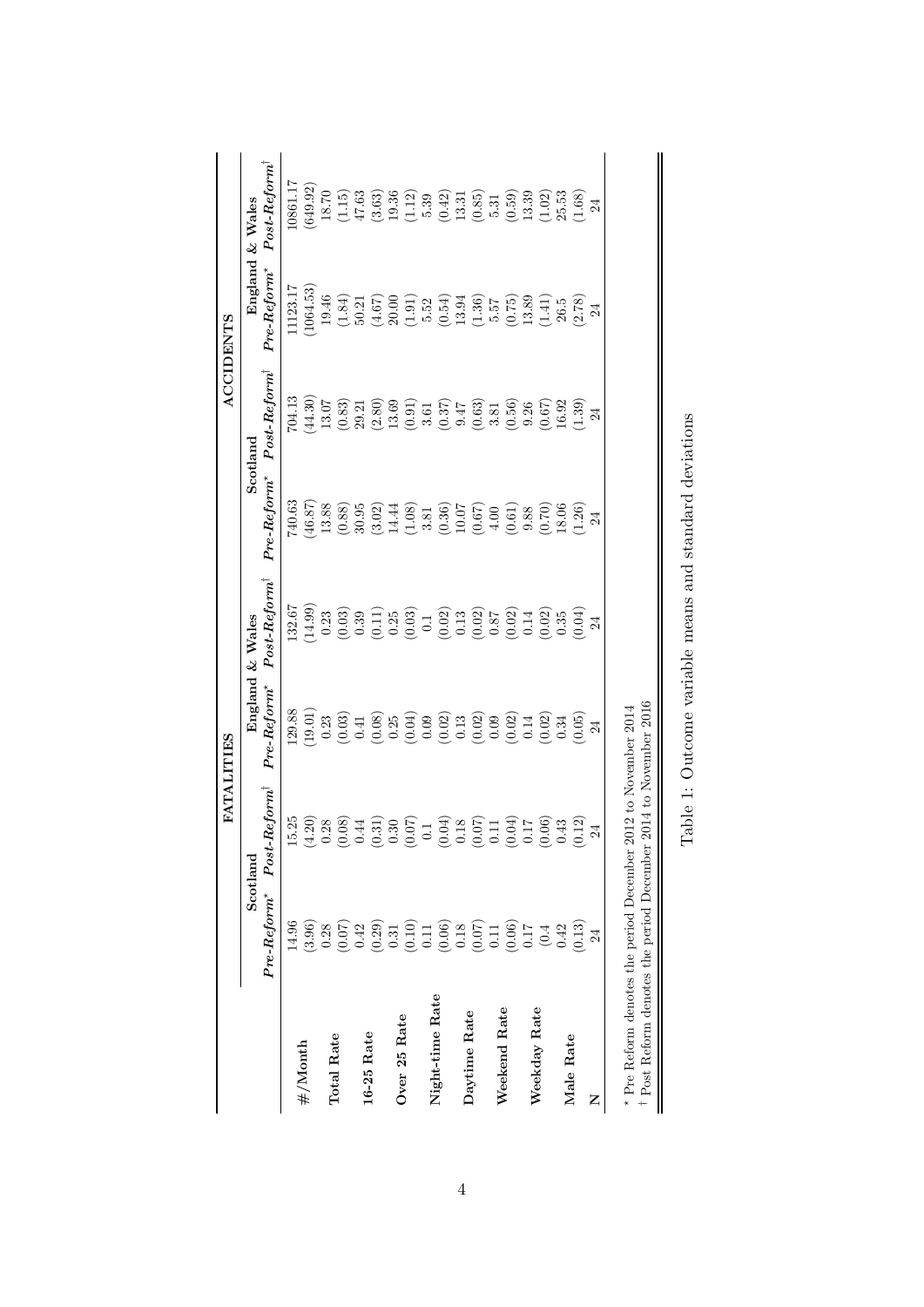plicitly accounting for potentially confounding factors, we implement a difference-in-differences design of the following form:

$$
y_{rt} = \beta_0 + \beta_1 Scott_r + \beta_2 Post_t + \beta_3 Scott_r * Post_t + \tau_t + \theta_r + \gamma X_{rt} + \epsilon_{rt}
$$
 (1)

where  $y_{rt}$  are the accident and fatality rates in region r during month t,  $Scot<sub>r</sub>$  is an indicator for the treatment region,  $Post<sub>t</sub>$  is dummy that is equal to 1 in post-December 2014 months,  $X_{rt}$  represents our weather covariates. We also control for a full set of month-year fixed effects and region fixed effects. We also experimented with several specifications of region-specific time trends, neither of which changed our results. Our main coefficient of interest is  $\beta_3$ . It will yield the unbiased effect of the BAC limit reduction on our outcomes of interest as long as the pre-treatment residuals in Scotland and the other regions follow parallel time-trends ("common time-trends assumption"). Figures 1 and 2 show fatality and accident rates over time. They indicate that our main identifying assumption is likely to be met. Indeed, accident rates follow strikingly similar trajectories and show identical seasonal patterns. The data for fatalities are slightly noisier, but the Scotland and England/Wales time series move closely together.

#### 3 Results and discussion

Figures 1 and 2 are consistent with the comparison of means in Section 2. There is little in the way of a break in the series after the introduction of the policy, and even two years later accident and fatality rates remain flat in both Scotland and the rest of Great Britain. Our regression results in Table 2 confirm this. Column (1) of Panel A indicates that lowering the BAC limit has not led to a statistically significant drop in fatalities, even though the effect is very precisely estimated. Adding covariates (column 2) does not change this result, and our finding is robust to the inclusion of region-specific time trends (column 3).

In order to explore these results in more detail, we make use of the detailed information we had on each accident. We begin by analysing whether there was an effect on fatalities occurring at different times of the day. Previous studies (e.g. Young and Bielinska-Kwapisz (2006)) have shown that alcohol-related fatalities spike during night-time and weekends<sup>2</sup>. However, we find

<sup>&</sup>lt;sup>2</sup>Night-time is defined as any time after 6pm and before 6am; weekend is defined as any time after 6pm on Friday to 6am on Monday.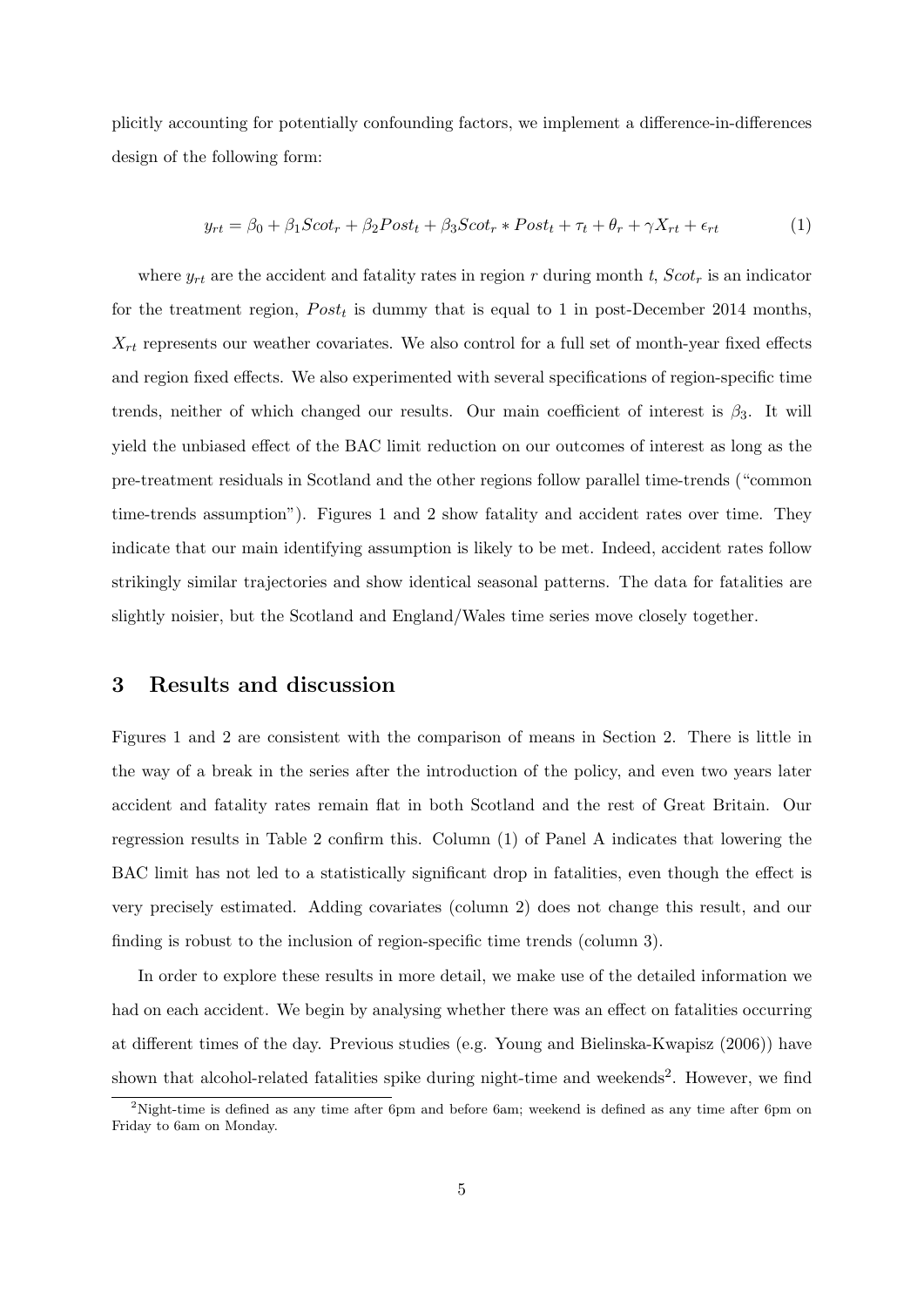

Figure 1: Quarterly total, night time and young fatality rate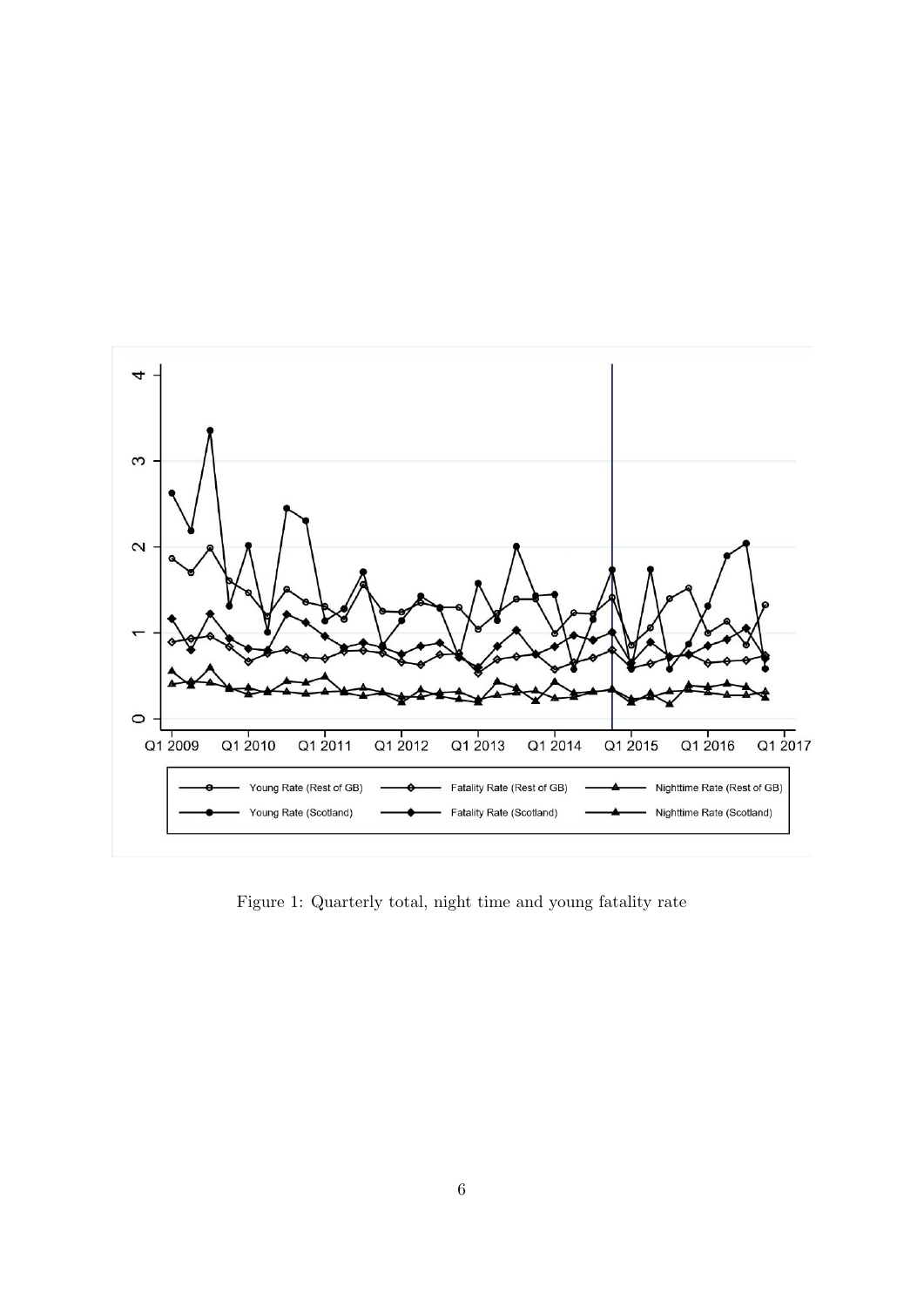

Figure 2: 2009-2016 monthly total, night time and young accident rates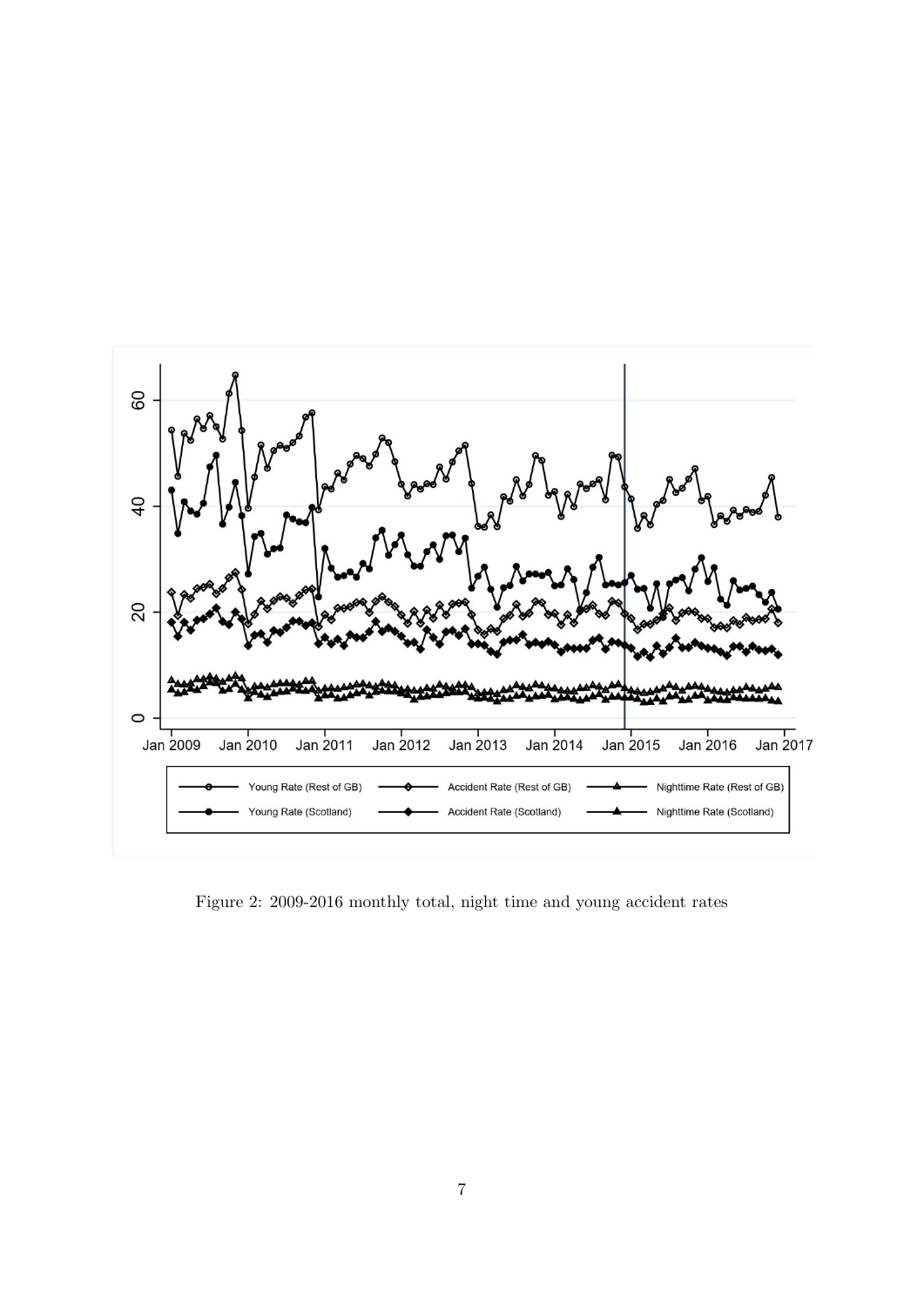no statistically significant evidence that the change in BAC limit had an effect on fatality rates in Scotland at night-time (column 4); daytime (column 5); or at weekends (column 6). There is a small negative effect for fatality rates on weekdays (column 7). Anecdotally, this may be driven by changes in attitude to post-work alcohol consumption after the introduction of the new BAC limit. But in any case, this effect is small and not statistically significant at the 1% level. We also considered whether younger drivers or male drivers were more affected by the policy change. Table 1 shows that both groups are at a particularly pronounced risk of getting involved in both fatal and non-fatal accidents. Focusing explicitly on 16-25 year old drivers (column 8) and on male drivers (column 9), we again find no evidence that the BAC limit reduction had an effect on fatality rates among these groups.

Similarly, the policy change has not had any effect on overall accident rates. Column (1) in Panel B of Table 2 indicates that the BAC limit reduction in fact slightly increased the monthly accident rate by 0.18 accidents per 100,000. Given a pre-treatment mean of 13.88, this translates into a 1.3% increase, but of course this effect is not statistically significant. Neither the inclusion of control variables, nor a break-down across drivers' demographic characteristics reveals a drop in accidents. The estimates are also precise enough to rule out any large undetected effects. For instance the upper bound of the 95% confidence interval of the point estimate in column (1) would indicate a drop in the accident rate of about 5.5%, which is small compared to Dee's (2001) finding of a 16.5% drop in fatalities. We therefore interpret our estimates as reasonably precisely estimated zero effects that all but rule out that the policy change led to substantial improvements in road safety. All standard errors account for clustering at the region-level. Calculating p-values using the wild-bootstrap procedure suggested by Cameron et al. (2008) which may be more appropriate if the number of clusters is small – also does not change the results.

#### 4 Conclusion

We study the effect of reducing blood alcohol content (BAC) limits from 0.08mg to 0.05mg per 100ml of blood. We exploit a natural experiment in Great Britain that was created when one region, Scotland, lowered its BAC limit in 2014 while all other regions kept their BAC limits unchanged. With data that not only cover fatalities but all police-recorded road traffic accidents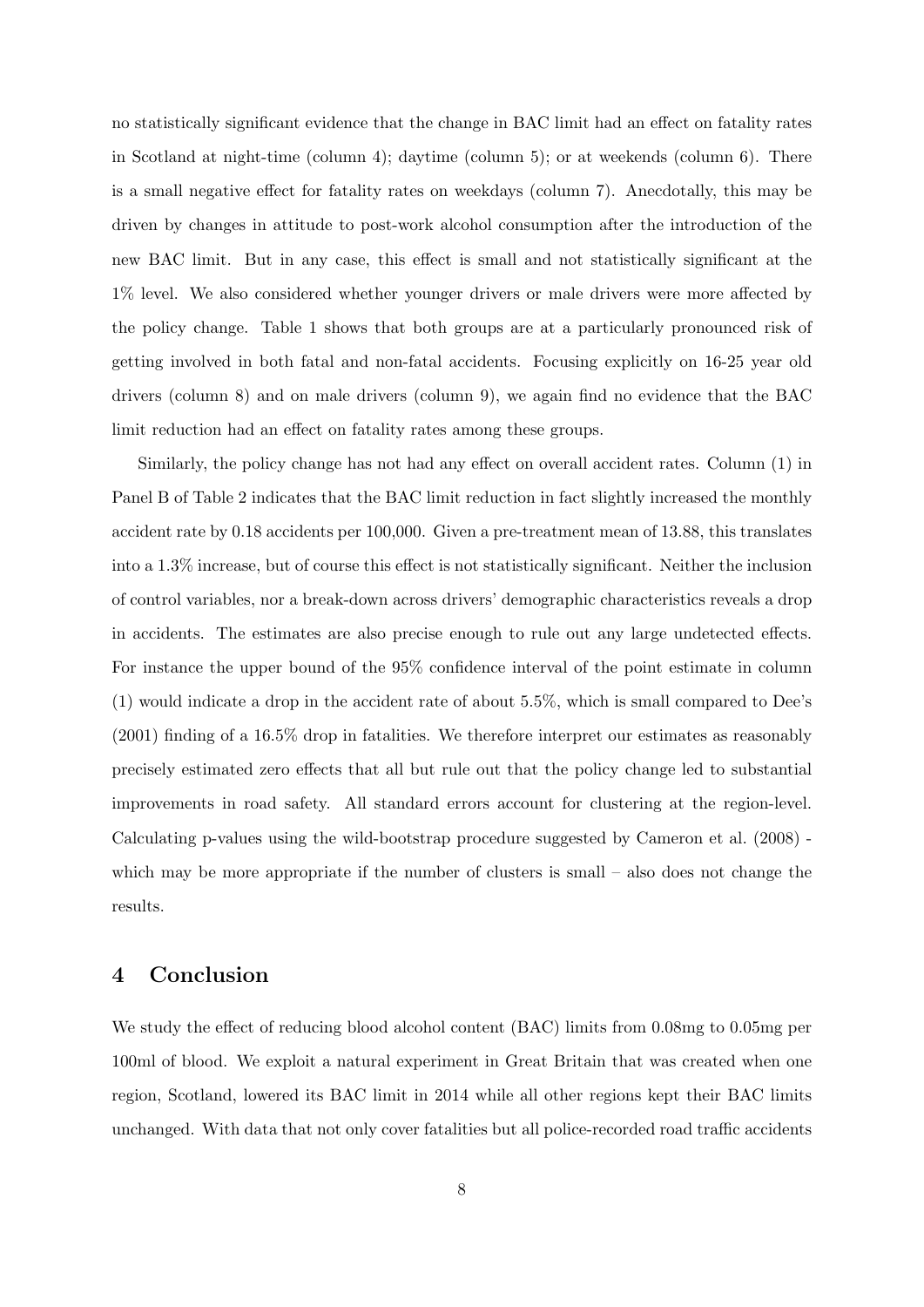| Panel A: Fatality Rate                                                                                                                                                                                                                                                                      |                                                         |                                                                              |                                                                         |                                                       |                                                                              |                                                                        |                                             |                                                                              |                                                                              |
|---------------------------------------------------------------------------------------------------------------------------------------------------------------------------------------------------------------------------------------------------------------------------------------------|---------------------------------------------------------|------------------------------------------------------------------------------|-------------------------------------------------------------------------|-------------------------------------------------------|------------------------------------------------------------------------------|------------------------------------------------------------------------|---------------------------------------------|------------------------------------------------------------------------------|------------------------------------------------------------------------------|
|                                                                                                                                                                                                                                                                                             | $\frac{1}{\text{Total}}$                                | $\frac{2}{\text{Total}}$                                                     | $\frac{3}{10}$                                                          | Night-time<br>$\bigoplus$                             | Daytime<br>$\mathfrak{S}$                                                    | Weekend<br>$\odot$                                                     | Weekday<br>$\widetilde{C}$                  | $\frac{(8)}{Y \text{oung}}$                                                  | $\frac{1}{2}$<br>Male                                                        |
| $Scot_r * Post_t$                                                                                                                                                                                                                                                                           | (0.005)<br>$-0.008$                                     | (0.006)                                                                      | (0.012)<br>$-0.016$                                                     | $-0.003$<br>$(0.005)$                                 | $-0.005$<br>$(0.004)$                                                        | (0.006)                                                                | (0.006)<br>$0.014***$                       | $-0.038$<br>$(0.032)$                                                        | $-0.015$<br>$(0.013)$                                                        |
| S<br>Region Specific Time Trend<br>Observations<br>Covariates<br>R-squared                                                                                                                                                                                                                  | 1,056<br>0.394<br>$\rm _{N}^{\circ}$<br>$\Sigma$        | $\begin{array}{c} 1,056 \\ 0.397 \\ \mathrm{No} \\ \mathrm{Yes} \end{array}$ | $\begin{array}{c} 1,056 \\ 0.4 \\ \text{Yes} \\ \text{Yes} \end{array}$ | 1,056<br>0.263<br>$E_{\text{gs}}$                     | $\begin{array}{c} 1,056 \\ 0.327 \\ \mathrm{No} \\ \mathrm{Yes} \end{array}$ | $\begin{array}{c} 1,056 \\ 0.326 \\ {\rm Ne} \\ {\rm Yes} \end{array}$ | $\frac{1,056}{0.281}$<br>$X_{\text{BS}}$    | $\begin{array}{c} 1,056 \\ 0.267 \\ \mathrm{No} \\ \mathrm{Yes} \end{array}$ | $\begin{array}{c} 1,056 \\ 0.368 \\ \mathrm{No} \\ \mathrm{Yes} \end{array}$ |
| Panel B: Accident Rate                                                                                                                                                                                                                                                                      |                                                         |                                                                              |                                                                         |                                                       |                                                                              |                                                                        |                                             |                                                                              |                                                                              |
|                                                                                                                                                                                                                                                                                             | $\frac{\text{(1)}}{\text{Total}}$                       | $\frac{2}{\text{Total}}$                                                     | $\frac{(3)}{\text{Total}}$                                              | $\mathrm{Night-time}$<br>$\left( \frac{1}{2} \right)$ | Daytime<br>$\widehat{\mathbf{e}}$                                            | Weekend<br>$\odot$                                                     | $\frac{(7)}{\text{Weekday}}$                | $\frac{(8)}{Y \text{oung}}$                                                  | $\frac{(9)}{Male}$                                                           |
| $Scot_r * Post_t$                                                                                                                                                                                                                                                                           | (0.471)<br>0.182                                        | (0.475)<br>0.193                                                             | (1.188)<br>$-0.591$                                                     | $-0.150$<br>(0.142)                                   | $(0.343)$<br>$(0.340)$                                                       | (0.147)                                                                | $(0.153$<br>$(0.337)$                       | $(0.321)$<br>$(0.193)$                                                       | (0.336)                                                                      |
| S<br>Region Specific Time Trend<br>Observations<br>Covariates<br>R-squared                                                                                                                                                                                                                  | $1,056$<br>$0.655$<br>$\tilde{S}$<br>$\rm _{N}^{\circ}$ | $1,056$<br>$0.656$<br>$\frac{1}{2}$                                          | $1,056$<br>$0.753$<br>$Y_{es}$                                          | 1,056<br>0.715<br>Yes<br>$\rm _{N}^{\circ}$           | $\begin{array}{c} 1,056 \\ 0.629 \\ \text{Ne} \\ \text{Yes} \end{array}$     | $1,056$<br>$0.667$<br>Yes<br>$\rm _{N}^{\rm o}$                        | 1,056<br>0.664<br>Yes<br>$\rm _{N}^{\circ}$ | $1,056$<br>$0.661$<br>$X_{es}$                                               | $\begin{array}{c} 1,056 \\ 0.678 \\ \mathrm{No} \\ \mathrm{Yes} \end{array}$ |
| Standard errors in parentheses are heteroscedasticity robust and clustered at the NUTS1 regional level, *** $p < 0.01$ , ** $p < 0.05$ , * $p < 0.1$<br>Results correspond to $\beta_3$ in regression equation (1), region and year-month fixed effects are included in all specifications. |                                                         |                                                                              |                                                                         |                                                       |                                                                              |                                                                        |                                             |                                                                              |                                                                              |

Table 2: Difference-in-Differences Regression Results

Table 2: Difference-in-Differences Regression Results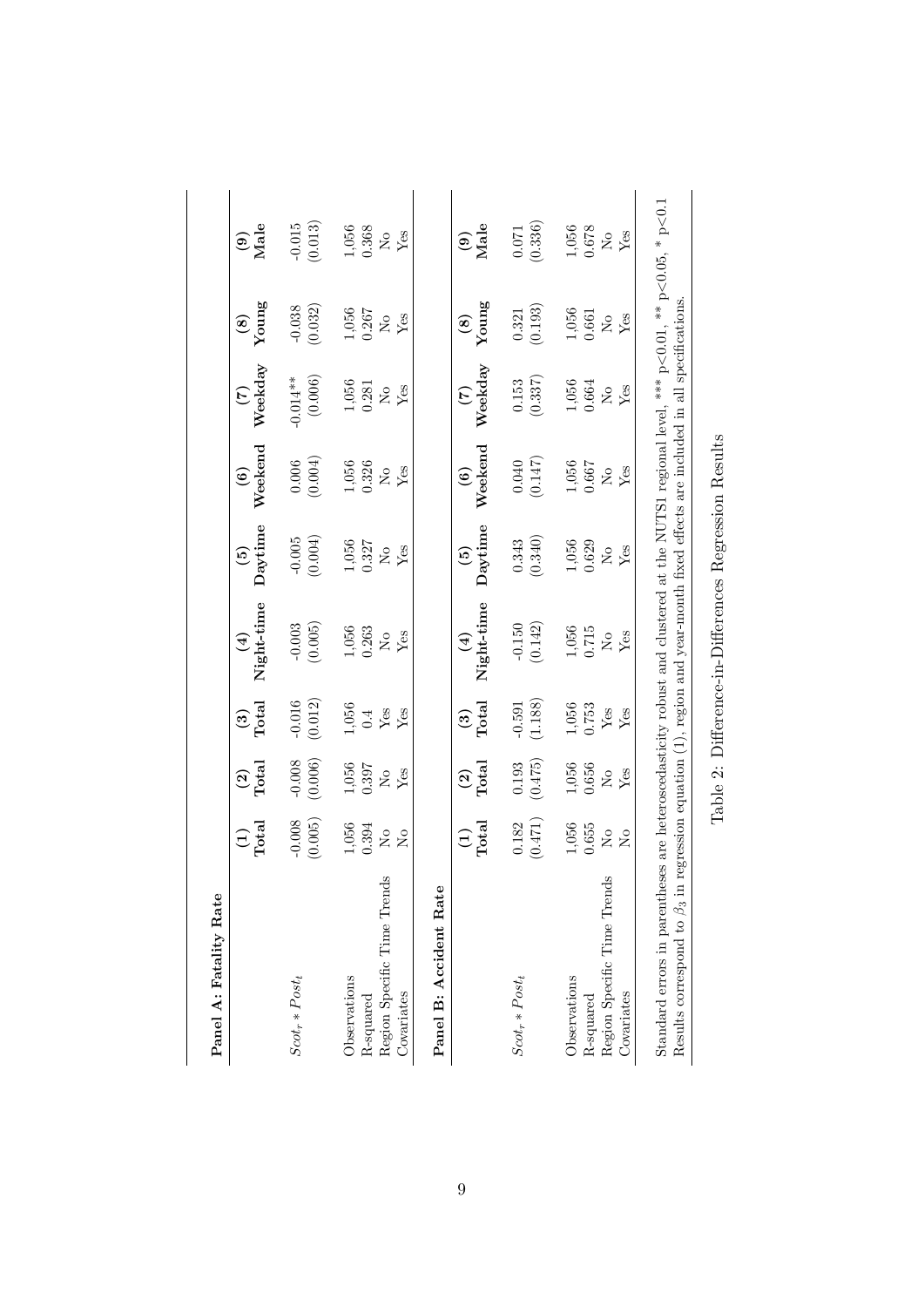and that allow us to evaluate this policy change in a homogenous policy environment, Great Britain offers the ideal setting for this study. Even though our difference-in-differences model is well identified and yields precise estimates, we find little evidence that a reduction of the BAC limit led to a drop in either road traffic accident or fatality rates.

While there may be other reasons to pursue a reduction in the BAC limits, our results suggest that further BAC limit reductions might disappoint policymakers' expectations with respect to improvements in road safety. This is not to say that previous BAC limit reductions have been an ineffective means of preventing traffic fatalities. Instead, our results indicate that the marginal returns to further BAC reductions in terms of road safety are small, which is a result that policy makers should take into account when weighing the costs and benefits of alcohol-control policies.